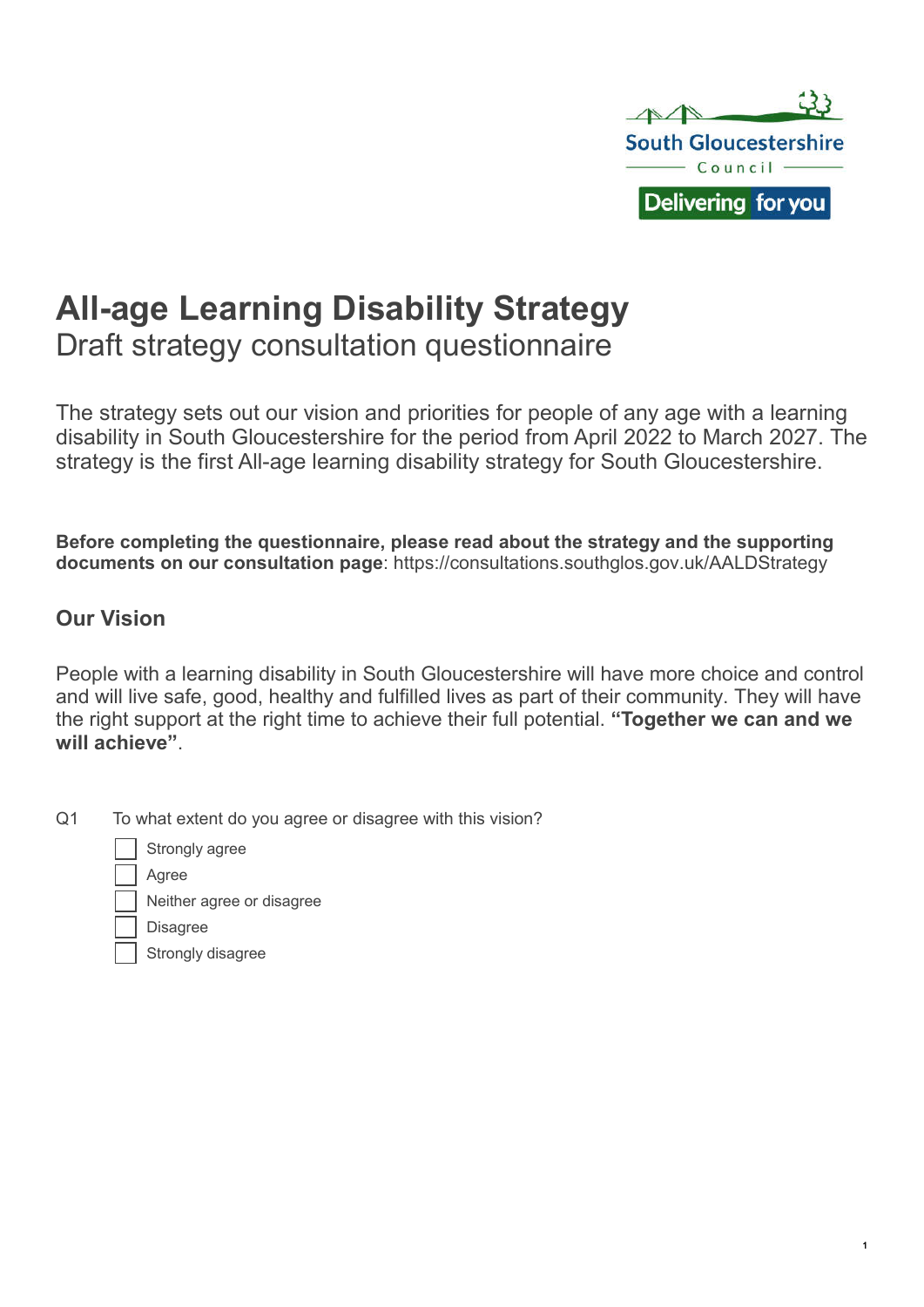## **Our priorities for people with a learning disability**

Q3 How important to you are each of these priorities?

|                                                                       | Verv<br>important | Quite<br>important | <b>Neither</b><br>important<br>or unimport<br>ant | Not that<br>important | Not at all<br>important | Don't<br>know/Not<br>applicable |
|-----------------------------------------------------------------------|-------------------|--------------------|---------------------------------------------------|-----------------------|-------------------------|---------------------------------|
| Preparing young people for<br>adulthood                               |                   |                    |                                                   |                       |                         |                                 |
| Employment, education and training                                    |                   |                    |                                                   |                       |                         |                                 |
| Housing and support                                                   |                   |                    |                                                   |                       |                         |                                 |
| Promoting independence                                                |                   |                    |                                                   |                       |                         |                                 |
| Support networks for family, friends<br>and parent carers             |                   |                    |                                                   |                       |                         |                                 |
| Health and wellbeing support for<br>people with a learning disability |                   |                    |                                                   |                       |                         |                                 |

Q4 Overall, how satisfied are you currently with the level of service and support that is delivered for those with a learning disability in each of these areas?

|                                                                       | Very<br>satisfied | Satisfied | <b>Neither</b><br>satisfied<br>nor<br>dissatisfied | Dissatisfied | Verv<br>dissatisfied | Don't<br>know/Not<br>applicable |
|-----------------------------------------------------------------------|-------------------|-----------|----------------------------------------------------|--------------|----------------------|---------------------------------|
| Preparing young people for<br>adulthood                               |                   |           |                                                    |              |                      |                                 |
| Employment, education and training                                    |                   |           |                                                    |              |                      |                                 |
| Housing and support                                                   |                   |           |                                                    |              |                      |                                 |
| Promoting independence                                                |                   |           |                                                    |              |                      |                                 |
| Support networks for family, friends<br>and parent carers             |                   |           |                                                    |              |                      |                                 |
| Health and wellbeing support for<br>people with a learning disability |                   |           |                                                    |              |                      |                                 |

We would like to know what you think about the priority areas in the strategy and whether you feel there is anything that you feel needs to change or could be improved.

Please refer to section 7 of the strategy called **"Our priorities for people with a learning disability"** and answer the following questions.

**Priority 1:** Effective planning for smooth transitions for young people preparing for adulthood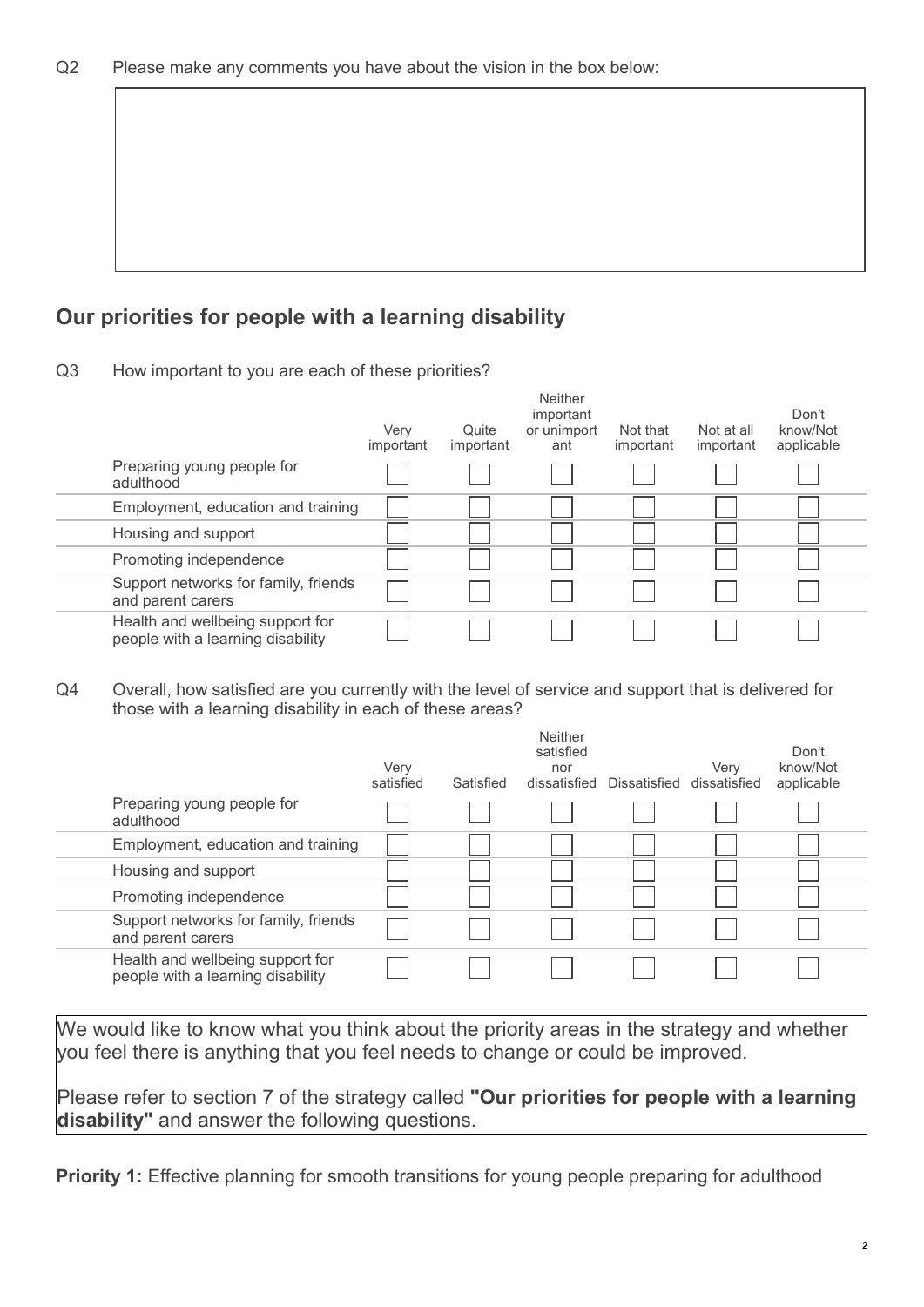Q5 How do you rate this priority in each of the following areas?

|                                                       | Very good | Good | Ok | Poor | Very poor |
|-------------------------------------------------------|-----------|------|----|------|-----------|
| Clarity about what this priority is aiming to achieve |           |      |    |      |           |
| Being clear about actions we plan to take             |           |      |    |      |           |
| How we will measure success                           |           |      |    |      |           |

Q6 Are there any areas of this priority that are not clear or could be improved?

Q7 Is there anything you feel is missing from this section that you feel should be included?

### **Priority 2:** Increase employment and vocational education and training opportunities for people with a learning disability

Q8 How do you rate this priority in each of the following areas?

|                                                       | Very good | Good | Ok | Poor | Very poor |
|-------------------------------------------------------|-----------|------|----|------|-----------|
| Clarity about what this priority is aiming to achieve |           |      |    |      |           |
| Being clear about actions we plan to take             |           |      |    |      |           |
| How we will measure success                           |           |      |    |      |           |

Q9 Are there any areas of this priority that are not clear or could be improved?

Q10 Is there anything you feel is missing from this section that you feel should be included?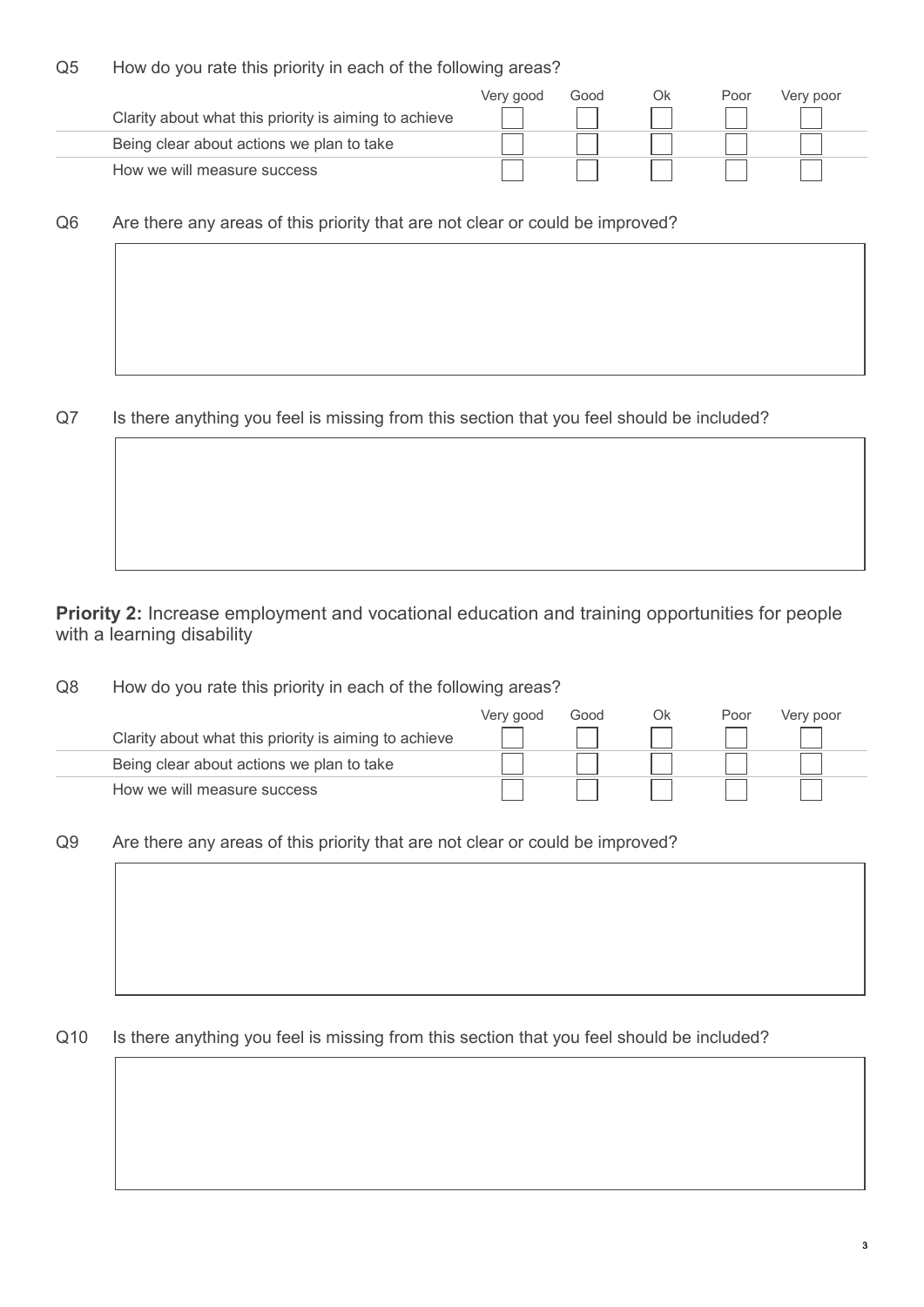**Priority 3:** Provide a range of good quality housing and support options for people with a learning disability with a clear pathway on how to access them.

Q11 How do you rate this priority in each of the following areas?

|                                                       | Very good | Good | Ok | Poor | Very poor |  |
|-------------------------------------------------------|-----------|------|----|------|-----------|--|
| Clarity about what this priority is aiming to achieve |           |      |    |      |           |  |
| Being clear about actions we plan to take             |           |      |    |      |           |  |
| How we will measure success                           |           |      |    |      |           |  |

Q12 Are there any areas of this priority that are not clear or could be improved?

Q13 Is there anything you feel is missing from this section that you feel should be included?

**Priority 4:** Promote independence ensuring people are safe and connected to their community

Q14 How do you rate this priority in each of the following areas?

|                                                       | Very good | Good | Ok | Poor | Very poor |
|-------------------------------------------------------|-----------|------|----|------|-----------|
| Clarity about what this priority is aiming to achieve |           |      |    |      |           |
| Being clear about actions we plan to take             |           |      |    |      |           |
| How we will measure success                           |           |      |    |      |           |

4

Q15 Are there any areas of this priority that are not clear or could be improved?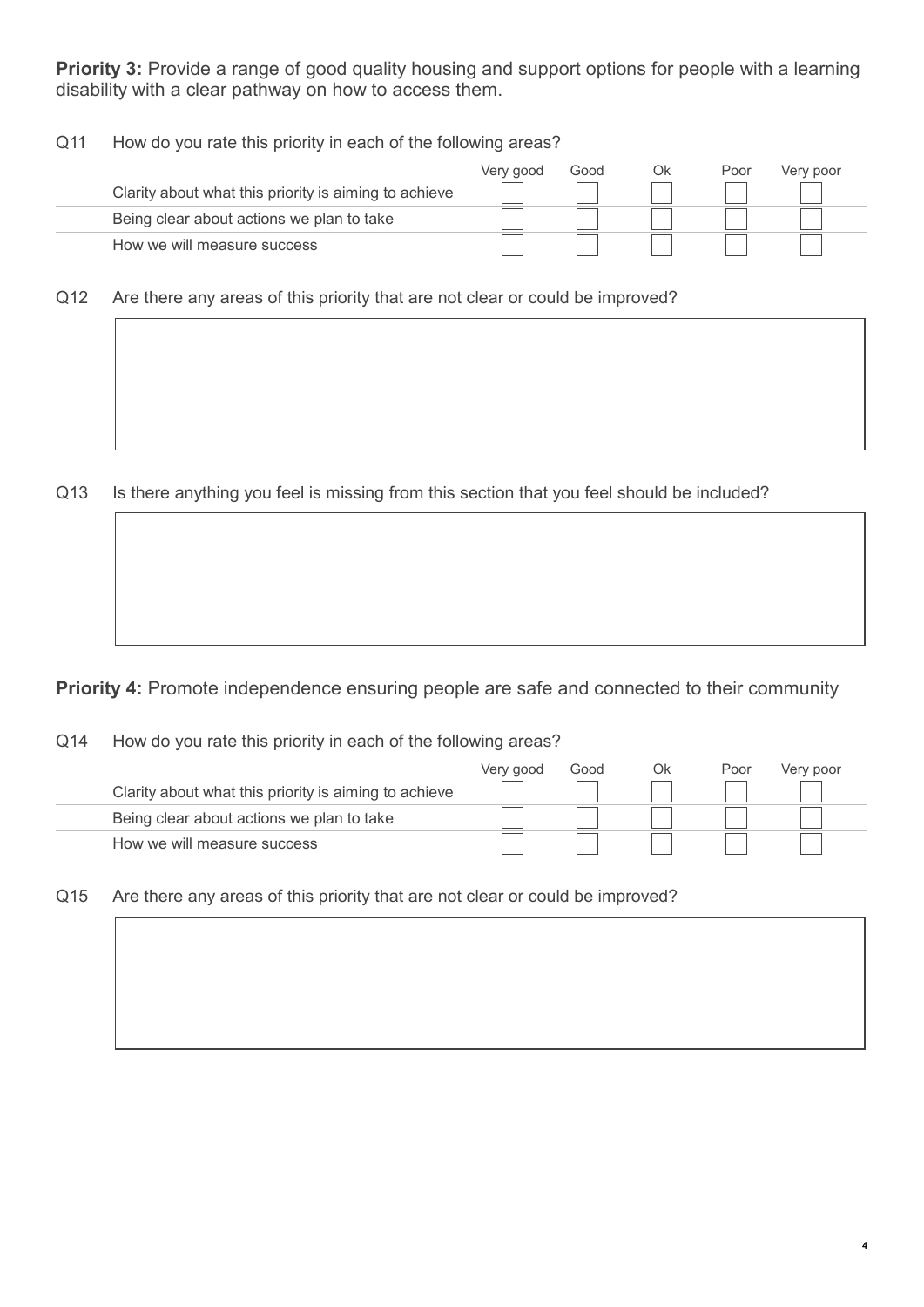| Q16 Is there anything you feel is missing from this section that you feel should be included? |  |
|-----------------------------------------------------------------------------------------------|--|
|-----------------------------------------------------------------------------------------------|--|

**Priority 5:** Promote support networks for family, friends, parent and carers who support people with a learning disability

Q17 How do you rate this priority in each of the following areas?

|                                                       | Very good | Good | Ok | Poor | Very poor |
|-------------------------------------------------------|-----------|------|----|------|-----------|
| Clarity about what this priority is aiming to achieve |           |      |    |      |           |
| Being clear about actions we plan to take             |           |      |    |      |           |
| How we will measure success                           |           |      |    |      |           |

Q18 Are there any areas of this priority that are not clear or could be improved?

Q19 Is there anything you feel is missing from this section that you feel should be included?

**Priority 6:** Work in partnership with health to deliver better health and wellbeing outcomes for people with a learning disability and their parents and carers

Q20 How do you rate this priority in each of the following areas?

|                                                       | Very good | Good | Ok | Poor | Very poor |
|-------------------------------------------------------|-----------|------|----|------|-----------|
| Clarity about what this priority is aiming to achieve |           |      |    |      |           |
| Being clear about actions we plan to take             |           |      |    |      |           |
| How we will measure success                           |           |      |    |      |           |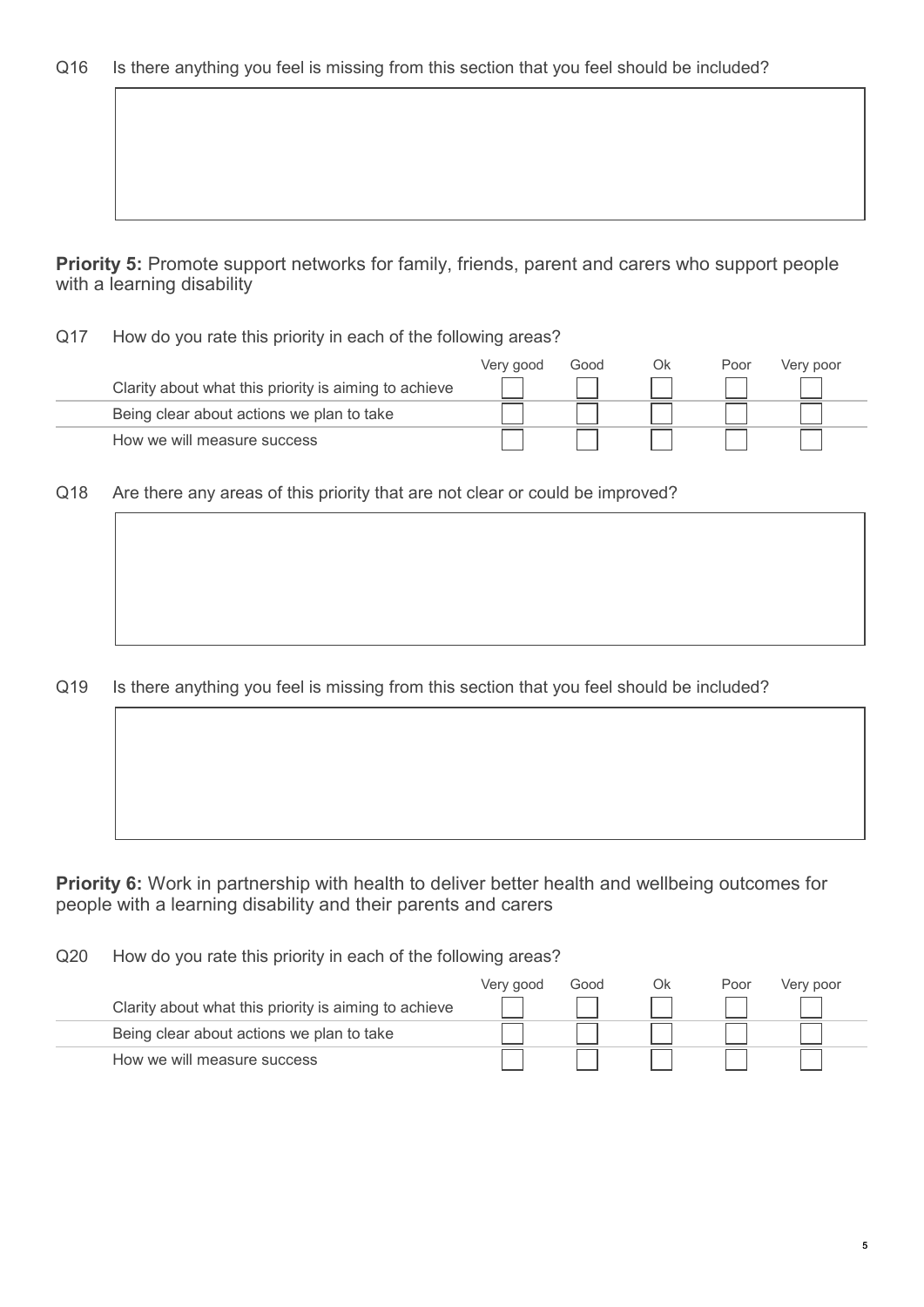Q22 Is there anything you feel is missing from this section that you feel should be included?

# **Enabling Actions**

To deliver our priorities there are several actions that the strategy will need to take forward for all the six priorities. These have been captured as enabling actions.

Q23 How strongly do you agree or disagree with each of the following statements?

|                                                                                              | Strongly<br>agree | Agree | <b>Neither</b><br>agree or<br>disagree | <b>Disagree</b> | Strongly<br>disagree |
|----------------------------------------------------------------------------------------------|-------------------|-------|----------------------------------------|-----------------|----------------------|
| The enabling actions are clear and easy to<br>understand                                     |                   |       |                                        |                 |                      |
| I feel confident that the Council can deliver on the key<br>actions that have been suggested |                   |       |                                        |                 |                      |
| I have a clear understanding of how success will be<br>measured                              |                   |       |                                        |                 |                      |

Q24 Please add any comments you have about the key actions, including measures of success) in the box below.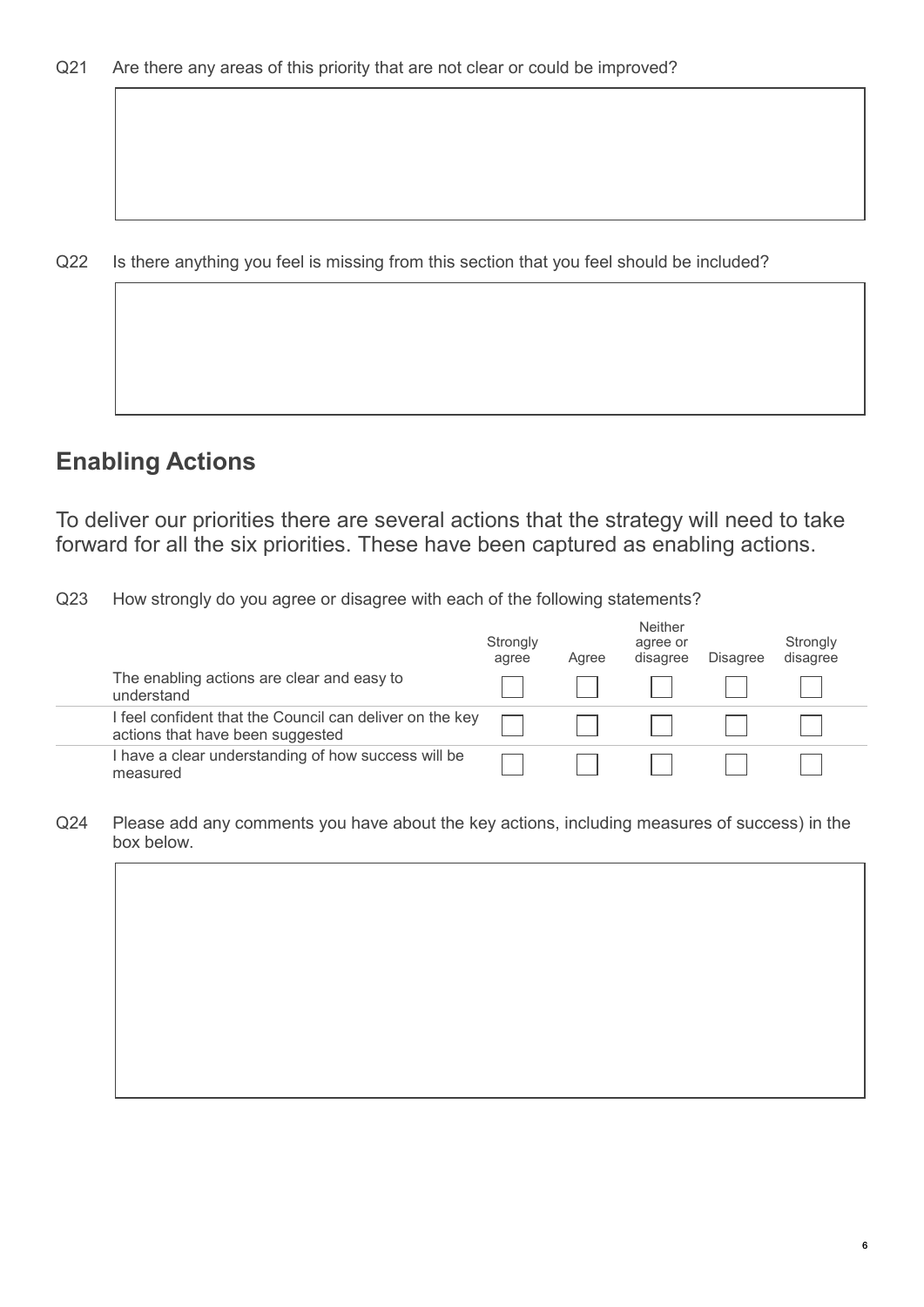### **Overall Strategy Content**

#### Q25 Overall, how do you rate the strategy in the following areas?

|                                                                                        | Very good | Good | Ok | Poor | Very poor |
|----------------------------------------------------------------------------------------|-----------|------|----|------|-----------|
| Explaining what we are going to do                                                     |           |      |    |      |           |
| Clearly explaining how we are going to achieve what<br>we have set out in the strategy |           |      |    |      |           |
| Measures of success                                                                    |           |      |    |      |           |

Q26 Do you think the six **priorities** we have outlined in the strategy are the right ones?

| Yes                 |
|---------------------|
| $\vert$ $\vert$ No  |
| Don't know/Not sure |

Q27 Please explain further what you like or don't like about the strategy?

#### Q28 Is there anything you were expecting or hoping to see in the strategy that isn't included?

Q29 What diverse needs should the strategy take into account (e.g. cultural, religious) to ensure it is fully inclusive of all?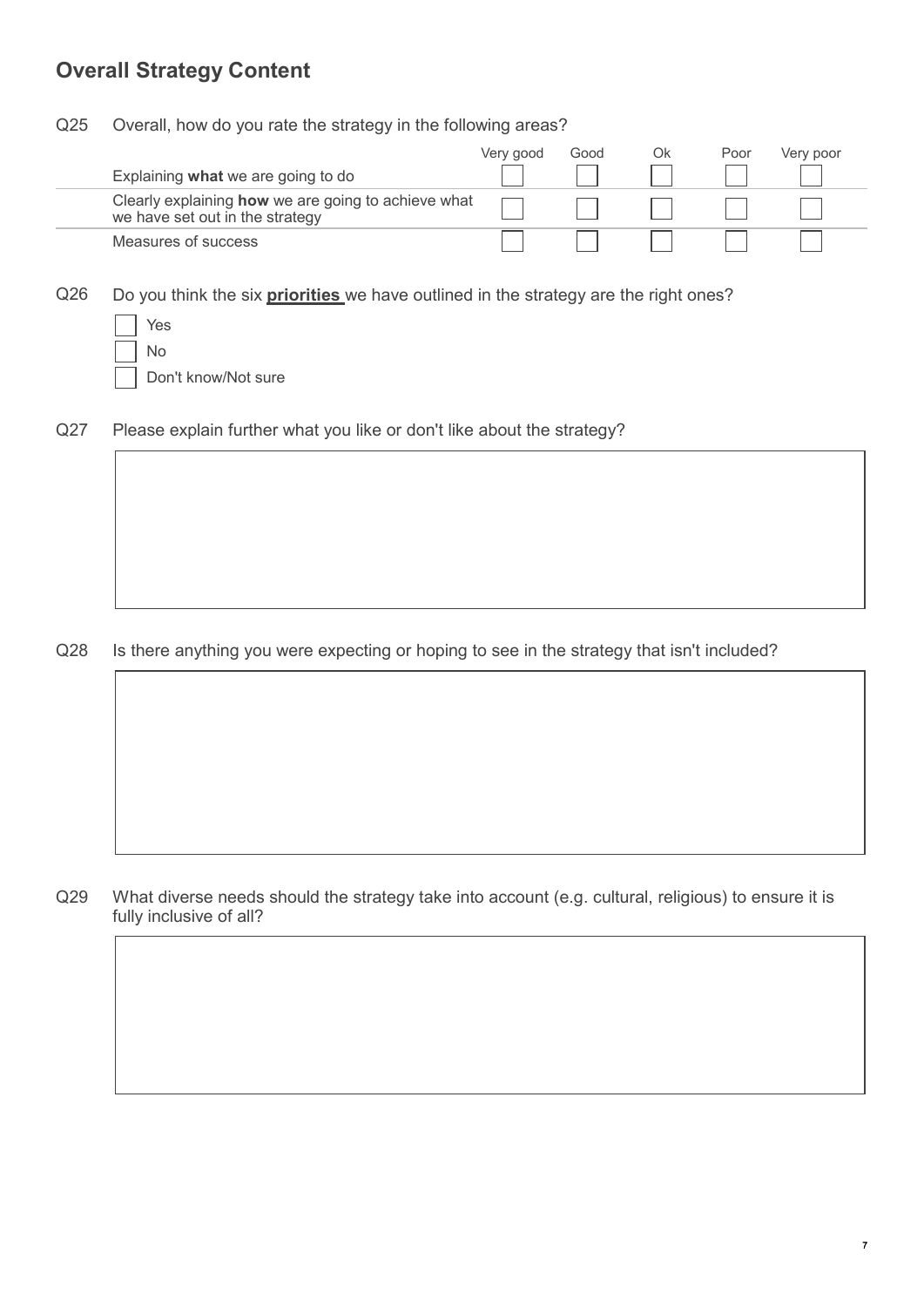Q30 The disability partnership service offer map (appendix 3) is a high-level snapshot of what is available. Although not an exhaustive list, do you feel there is anything important that is missing that we should include?

Q31 Please add any other comments you have about the strategy in the box below.

# About You

This section is really important. It's vital that we understand the experiences of a wide range of respondents in order to ensure that everyone is treated equally. By understanding more about what people from diverse backgrounds tell us, we can ensure we act appropriately to meet needs. Any responses to these questions will remain confidential, individuals will not be identified, and personal details will not be published

| Q <sub>32</sub> | Are you responding as? (Tick all that apply)                                                          |                                                                   |  |
|-----------------|-------------------------------------------------------------------------------------------------------|-------------------------------------------------------------------|--|
|                 | A parent/carer of a child with a learning<br>disability<br>A parent/carer of an adult with a learning | Social worker<br>Health professional<br>Third sector professional |  |
|                 | disability<br>A care and support worker<br>Commissioner                                               | Local authority professional<br>Other                             |  |
|                 | If other, please state:                                                                               |                                                                   |  |

Q33 If you are a parent or carer, could you please describe the learning disability of the person you care for?

Q34 Please tell us your postcode (this is used for analysis purposes only):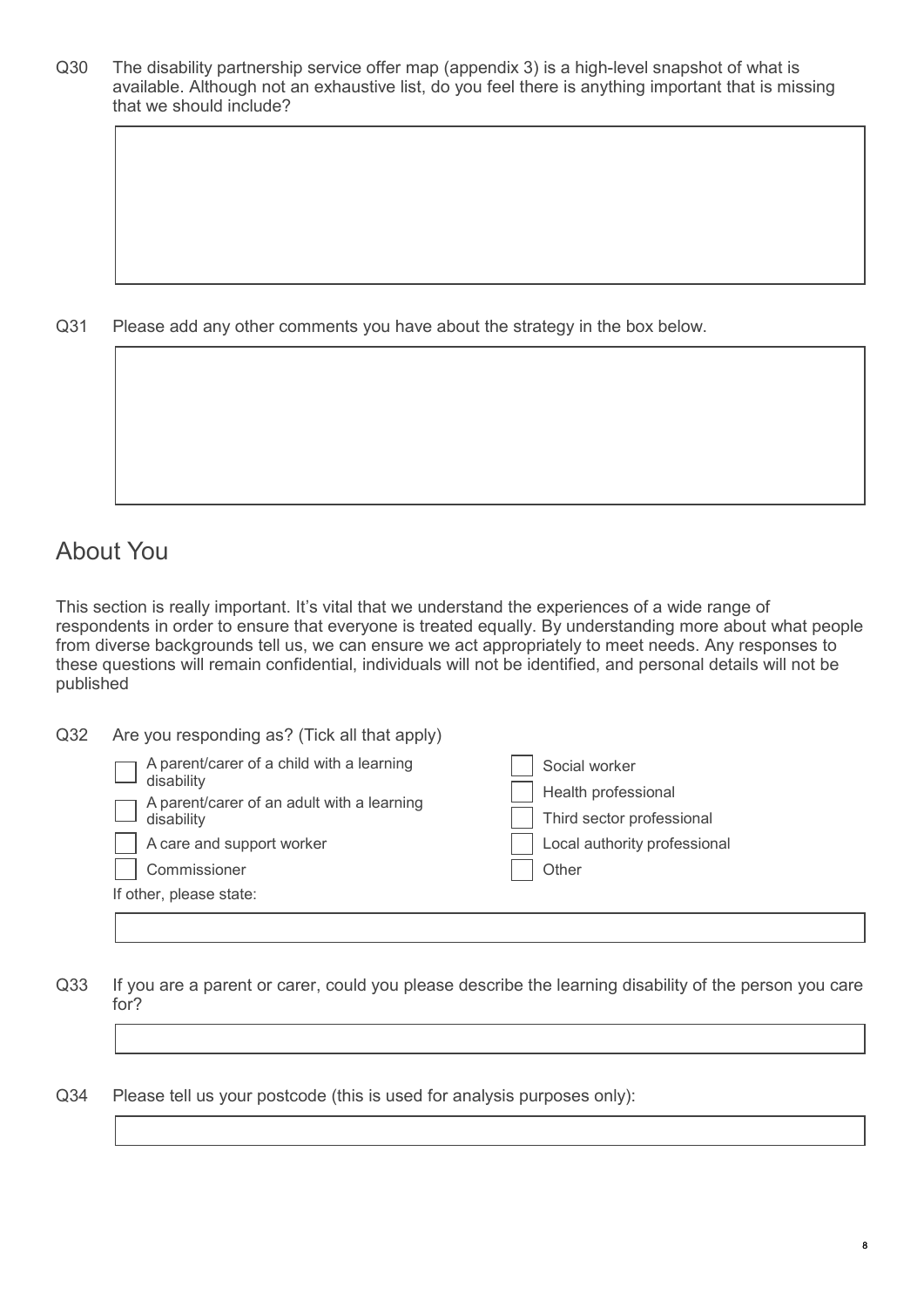| Q <sub>35</sub> | Are you?                                                                                                                                                                                                                                                                                                                                                                                                                                                                                                                                                                                                                                                     |                                                                       |          |                   |
|-----------------|--------------------------------------------------------------------------------------------------------------------------------------------------------------------------------------------------------------------------------------------------------------------------------------------------------------------------------------------------------------------------------------------------------------------------------------------------------------------------------------------------------------------------------------------------------------------------------------------------------------------------------------------------------------|-----------------------------------------------------------------------|----------|-------------------|
|                 | Male                                                                                                                                                                                                                                                                                                                                                                                                                                                                                                                                                                                                                                                         | Female                                                                | Other    | Prefer not to say |
| Q36             | How old are you?                                                                                                                                                                                                                                                                                                                                                                                                                                                                                                                                                                                                                                             |                                                                       |          |                   |
|                 | Under 18                                                                                                                                                                                                                                                                                                                                                                                                                                                                                                                                                                                                                                                     | 25 to 44                                                              | 65 to 74 | Prefer not to say |
|                 | 18 to 24                                                                                                                                                                                                                                                                                                                                                                                                                                                                                                                                                                                                                                                     | 45 to 64                                                              | Over 75  |                   |
| Q <sub>37</sub> |                                                                                                                                                                                                                                                                                                                                                                                                                                                                                                                                                                                                                                                              | Do you consider yourself to be disabled? (please tick all that apply) |          |                   |
|                 | <b>No</b>                                                                                                                                                                                                                                                                                                                                                                                                                                                                                                                                                                                                                                                    |                                                                       |          |                   |
|                 | Prefer not to say<br>Yes - Physical impairment, such as difficulty using arms or mobility issues which may mean using a<br>wheelchair or crutches<br>Yes - Sensory impairment, such as being blind / having a serious visual impairment or being deaf / have<br>a serious hearing impairment<br>Yes - Mental health condition, such as depression, anxiety or schizophrenia<br>Yes - - Learning disability/difficulty (such as Down's Syndrome, dyslexia, dyspraxia) or cognitive<br>impairment (such as autistic spectrum disorder)<br>Yes - Long standing illness or health condition, such as cancer, HIV, diabetes, chronic heart disease or<br>epilepsy |                                                                       |          |                   |
|                 |                                                                                                                                                                                                                                                                                                                                                                                                                                                                                                                                                                                                                                                              |                                                                       |          |                   |
|                 |                                                                                                                                                                                                                                                                                                                                                                                                                                                                                                                                                                                                                                                              |                                                                       |          |                   |
|                 |                                                                                                                                                                                                                                                                                                                                                                                                                                                                                                                                                                                                                                                              |                                                                       |          |                   |
|                 |                                                                                                                                                                                                                                                                                                                                                                                                                                                                                                                                                                                                                                                              |                                                                       |          |                   |
|                 |                                                                                                                                                                                                                                                                                                                                                                                                                                                                                                                                                                                                                                                              |                                                                       |          |                   |
|                 | Yes - Other (please state below)                                                                                                                                                                                                                                                                                                                                                                                                                                                                                                                                                                                                                             |                                                                       |          |                   |
|                 | If other, please state:                                                                                                                                                                                                                                                                                                                                                                                                                                                                                                                                                                                                                                      |                                                                       |          |                   |
|                 |                                                                                                                                                                                                                                                                                                                                                                                                                                                                                                                                                                                                                                                              |                                                                       |          |                   |
|                 |                                                                                                                                                                                                                                                                                                                                                                                                                                                                                                                                                                                                                                                              |                                                                       |          |                   |

| Q38 |  | Your ethnicity: |
|-----|--|-----------------|
|-----|--|-----------------|

| Arab                                                            | Mixed/Multiple Ethnic Groups - White & Black<br>African |  |  |
|-----------------------------------------------------------------|---------------------------------------------------------|--|--|
| Asian/Asian British - Bangladeshi                               | Mixed/Multiple Ethnic Groups - White & Black            |  |  |
| Asian/Asian British - Indian                                    | Caribbean                                               |  |  |
| Asian/Asian British - Pakistani                                 | Mixed/Multiple Ethnic Groups - Other (please<br>state)  |  |  |
| Asian/Asian British - Chinese                                   | White - English/Welsh/Scottish/Northern                 |  |  |
| Asian/Asian British – Other (please state)                      | Irish/British                                           |  |  |
| Black/African/Caribbean/Black British – African                 | White - Gypsy or Irish Traveller                        |  |  |
| Black/African/Caribbean/Black British -                         | White - Irish                                           |  |  |
| Caribbean                                                       | White - Roma                                            |  |  |
| Black/African/Caribbean/Black British – Other<br>(please state) | White – Other (please state below)                      |  |  |
| Mixed/Multiple Ethnic Groups - White & Asian                    | Other ethnic group (please state below)                 |  |  |
|                                                                 | Prefer not to say                                       |  |  |
| If other, please state:                                         |                                                         |  |  |